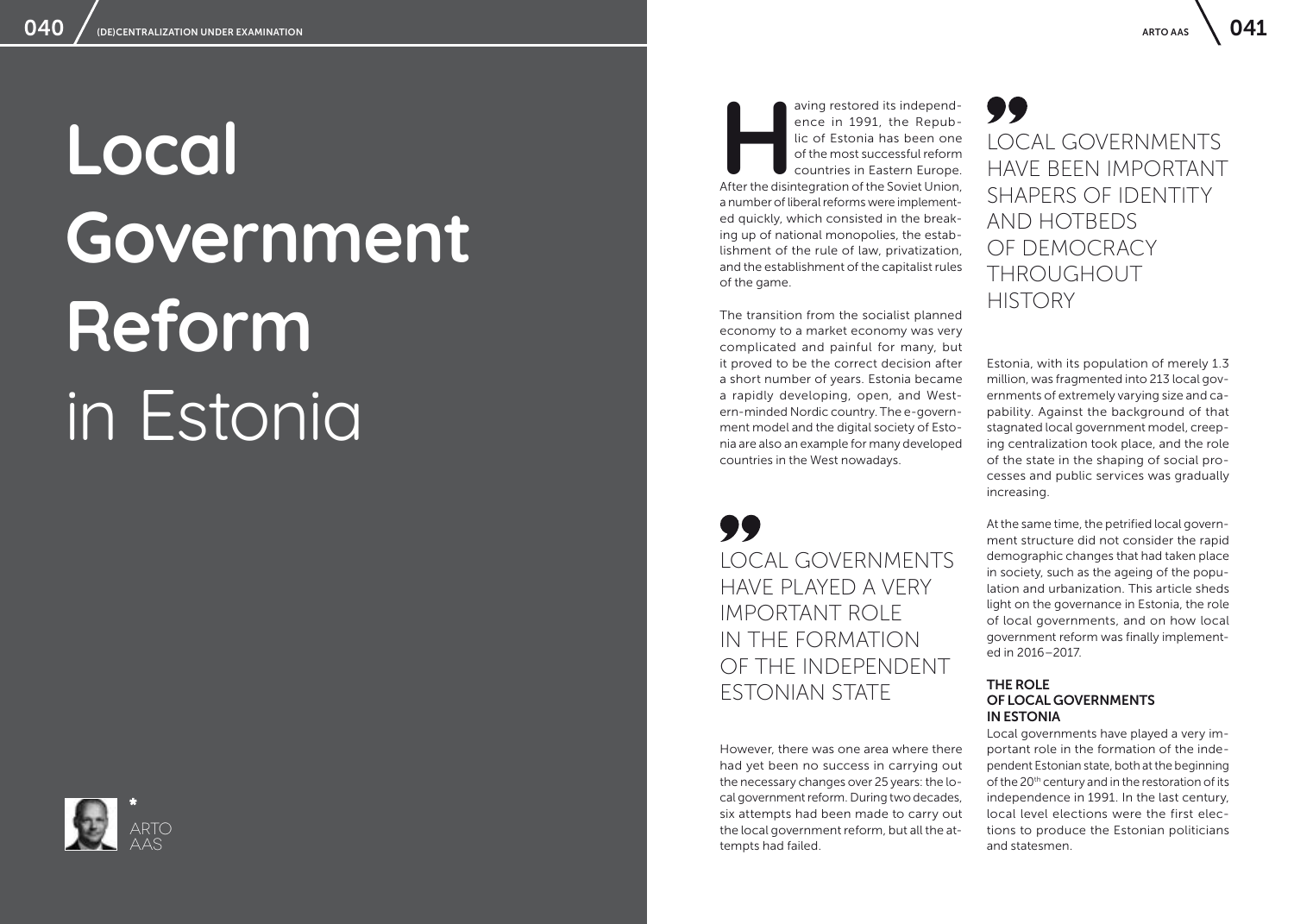

Local governments have been important shapers of identity and hotbeds of democracy throughout history. It may be said with a slight reservation that already when Estonia was still in the Soviet Union the first almost free elec tions were held in 1989 at the local level. The central power of Moscow was already weak ened, and the freedom movement gained momentum. Moscow was unable to control all the local candidates, thus local govern ments have played an important role in the es tablishment of the independence of Estonia and therefore are important to many people. Exactly in the same way, the Estonian local government leaders attach great importance to the European Charter of Local Self-Govern ments that emphasizes the autonomy of local governments and the importance of making decisions for oneself.

The political model of state management in Estonia is relatively simple. After all, a small country cannot afford a compli cated and costly system. We have only one national level – parliamentary elections. Besides, there is only one local level – local council elections every four years. There are fifteen counties in Estonia, but they are mainly of historical and cultural importance. The county governments had very little ad ministrative power and were finally closed on January 1, 2018. No elections are held at the county level as a part of the national administration.

#### FRAGMENTATION OF LOCAL GOVERNMENTS

When the independence of the Republic of Estonia was restored in 1991, more than 250 local governments were born, includ ing rural municipalities and cities with a long history, as well as units that had emerged within the boundaries of the rural councils dating back to the time of occupation. Over the course of twenty years, about thirty local governments who merged with their neigh bors voluntarily disappeared from the map.

## OR THE MOST PART LOCAL GOVERNMENTS DEPEND ON THE SUCCESS AND GEOGRAPHICAL LOCATION OF THEIR WORKING AGE POPULATION

Those mergers were mostly considered to be success stories, which never brought about a greater wave of mergers. Local govern ment leaders defended their power positions very jealously, and various fears and myths prevailed among the population. Merger ne gotiations between local governments often broke down at the very last minute when no agreement could be found on the name or the location of the rural municipality gov ernment of the new local government.

The local government landscape was very fragmented in Estonia. Tallinn, the capital, was the largest local government (450,000 residents), while the small island of Piirissaar was the smallest (99 residents). At the same time, they had to equally ensure all functions and services, according to law.

Of course, that was an absurd requirement. While there are wealthy local governments in the capital region who are not significantly inferior to Scandinavian local governments in terms of capacity, in poor micro-rural mu nicipalities in the periphery the state subsidies accounted for 70% of the local government budgets in order that the rural municipal ity would be able to ensure basic services at a minimum level.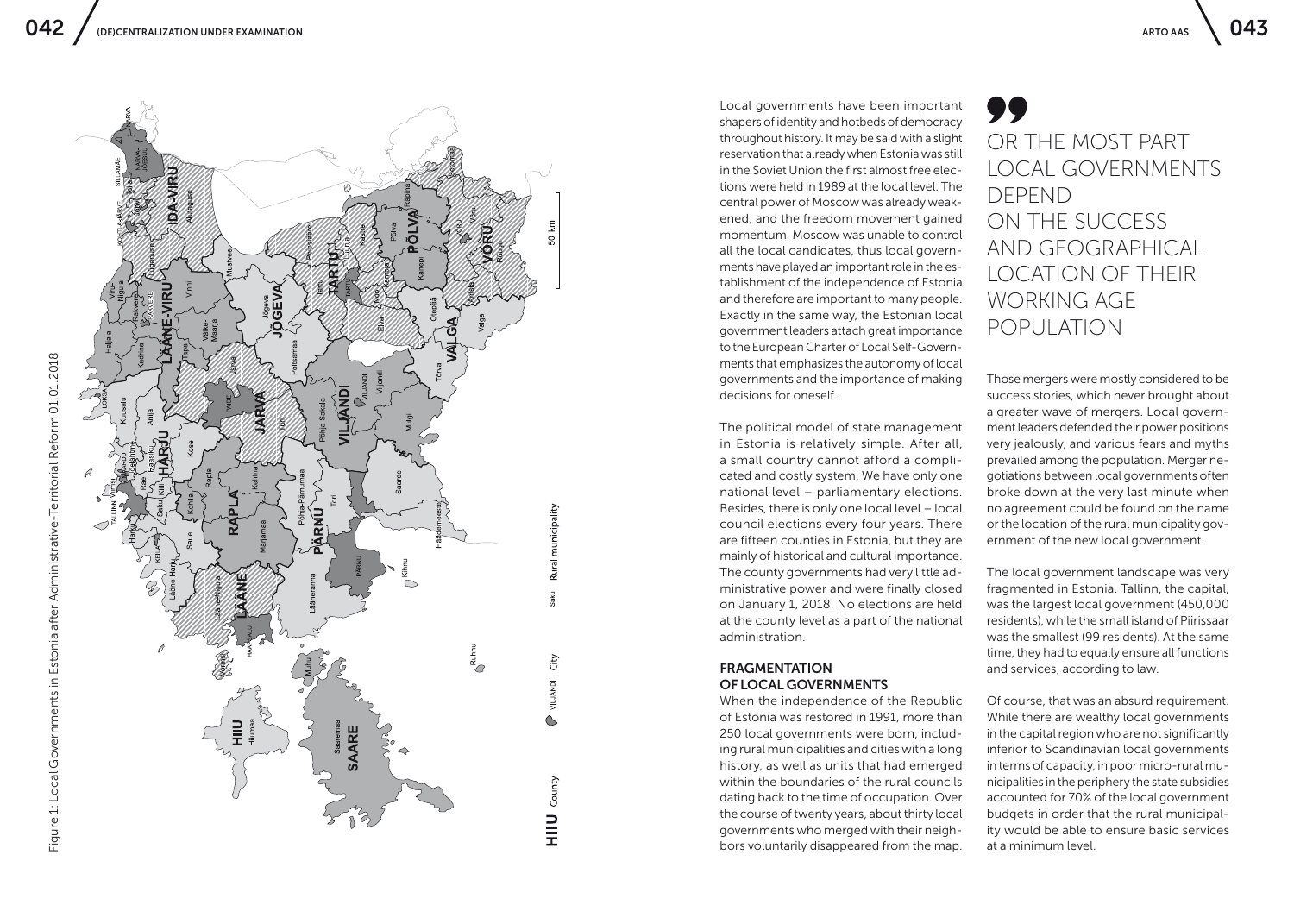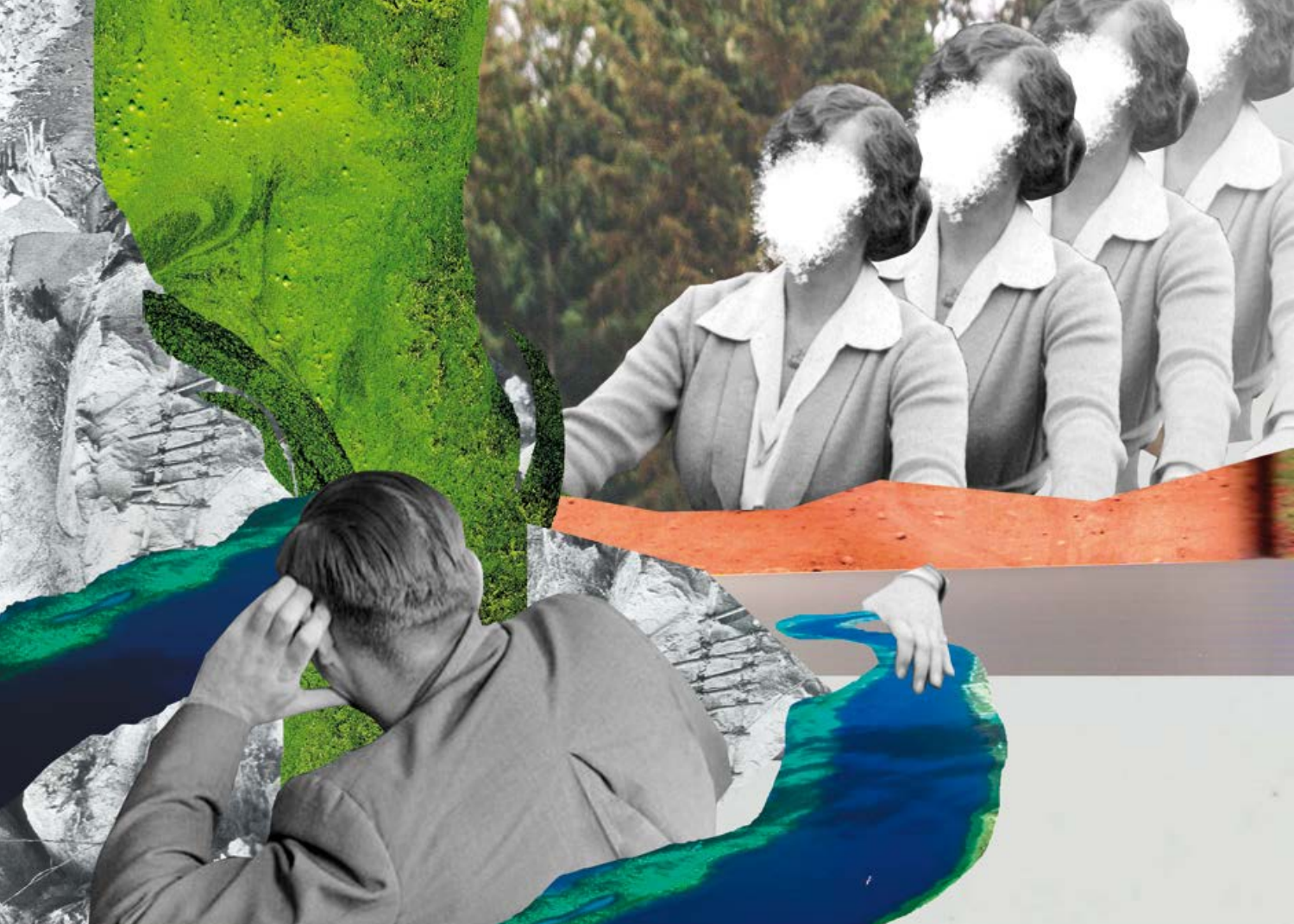#### FUNDING AND EDUCATION

The model of funding local Estonian governments is similar and uniform for all. 11.7% of the personal income tax of the people residing in a local government is given to the budget of the local government (the general rate of personal income tax is 20%). The more taxpayers and the higher the incomes, the larger the local government budget. Of course, added to this are various regional subsidies and the European Union funds, but for the most part local governments depend on the success and geographical location of their working age population. The proportion of local taxes are very marginal in Estonia, and excluding the land tax, very few have been established in fact.

Estonia is a country with one of the lowest population densities in Europe (30 people per km<sup>2</sup>). Very few people live in a relatively large territory. Estonia is larger than the Netherlands by size, but thirteen times less people live here. The population density is especially low in rural areas and the periphery. At the same time, the offering of certain services and the maintenance of the infrastructure is significantly more expensive in a large territory than in densely populated cities.

This brings us to the core of the problems of many rural areas – a large region, high costs, but few taxpayers and a low salary level. It is clear that local governments cannot get out of this vicious circle on their own. These problems can be solved only in cooperation with the central government.

In spite of the emotional and historical importance of local governments in Estonian politics, they have not really played a very large role in organizing national life and offering public services. According to the 2013 OECD data, for example, local and regional expenditure accounts

99 IN SPITE OF THE EMOTIONAL AND HISTORICAL IMPORTANCE OF LOCAL GOVERNMENTS IN ESTONIAN POLITICS, THEY HAVE NOT REALLY PLAYED A VERY LARGE ROLE IN ORGANIZING NATIONAL LIFE AND OFFERING PUBLIC SERVICES

for 36.4% of GDP in Denmark and 23.9% of GDP in Finland<sup>1</sup>. In Estonia, the relevant indicator has been as low as 9.9% of GDP. Over the years, the power balance at national and local levels has clearly shifted in favor of the central government. The main reason is often the fact that the central government has had more sources of income, and more professional organization of work. It is, of course, no big surprise that a local government the size of an apartment building is not capable of being an equal partner and balancer to the central government.

The role of Estonian local governments, cities, and rural municipalities with equal status has been mainly confined to organizing

the local life at the lowest level, such as road construction, property maintenance, social protection, the nursery service, and municipal planning. In addition, they also deal with the shaping of the local school network and the property relating to that.

Education is valued very highly in Estonia and a local school is often considered the heart of local government. If a school disappears, children, parents, jobs, tax money and identity disappear together with it. Unfortunately, society is undergoing great changes and many rural schools are forced to shut down. Because of urbanization and low fertility rates there are not enough students, teachers or money to manage a school. This has also been one of the greatest fears in the merger of local governments. Yet, changes became increasingly more inevitable. Why?

#### DEMOGRAPHIC CHANGES AND URBANIZATION

Similar to other developed countries, Estonia is also experiencing long-term but indisputable demographic trends that affect the functioning of local governments. Primarily urbanization, which in Estonia manifests itself in a population concentrating in the city of Tallinn and its surroundings.

Already around 45% of the population live in the capital region alone, and this trend is continuing. Higher paid jobs and higher tax revenue also concentrate around the capital. As the population of Estonia is not growing, concentration into Tallinn also mean that some rural municipalities in the periphery have lost 30-40% of their former population. If we add here the ageing of the population, greater pressure on the working-age population, and ever higher expectations of local public services, it becomes clear that continuing in this way will lead to a dead end.

99 AS THE POPULATION OF ESTONIA IS NOT GROWING, CONCENTRATION INTO TALLINN ALSO MEAN THAT SOME RURAL MUNICIPALITIES IN THE PERIPHERY HAVE LOST 30-40% OF THEIR FORMER POPULATION

Obviously, there are also positive changes for rural regions; such as the growing mobility of the people, improved transport opportunities, Internet and e-services, and more flexible employment relationships that enable teleworking from any forest farm. However, if we analyze the big picture it becomes evident that changes are needed to adapt.

In Estonia, the administrative reform is mainly associated with the merger of local governments. Historically, the majority of the attempts at administrative reforms have focused on drawing borders, which has always created a very big resistance. Local people and local government leaders did not like the fact that politicians on a state level were deciding on their fate in back rooms in the distant capital.

#### THE CORE OF THE ADMINISTRATIVE REFORM

For me, the administrative reform meant much more than mergers of municipalities. Above all, the government's aim was to in-

<sup>1</sup> See [http://www.oecd.org/regional/regional-policy/](http://www.oecd.org/regional/regional-policy/country-profiles.htm) [country-profiles.htm](http://www.oecd.org/regional/regional-policy/country-profiles.htm)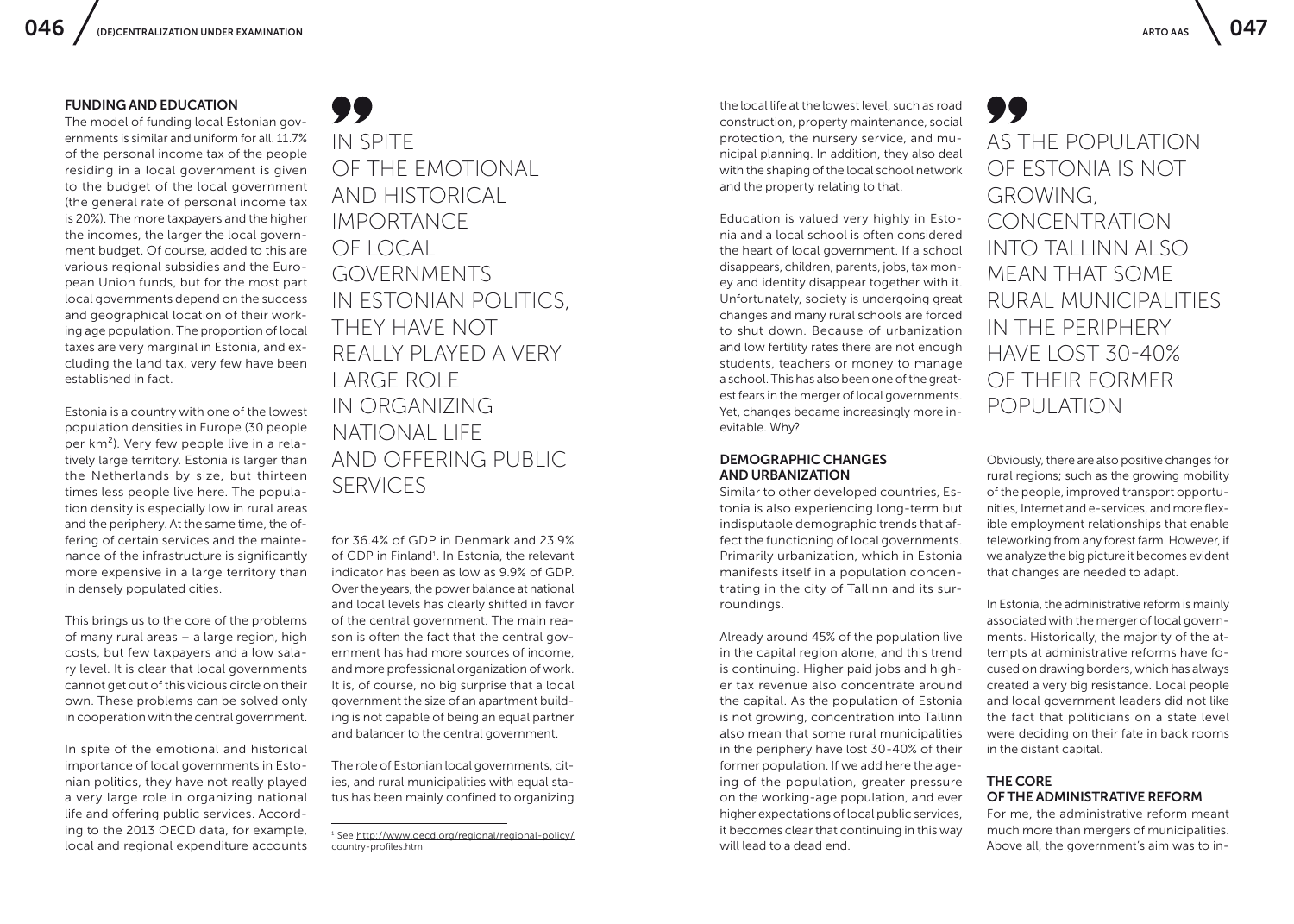crease the capability of local governments. The capability also meant updating the functions and improving the funding. That was also the focal message in the public communication which helped deliver a much more pertinent message than drawing borders. It is true that without the merger of local governments it was often impossible to achieve greater capacity and quality, but there were several other components to it.

The current mergers brought about positive effects, which have been repeatedly confirmed by local government executives and that will very likely appear also in future mergers:

- 1. A significant growth of investment capacity arising from the scale effect, and capability to accomplish things that would have been impossible in separate local governments. There are numerous examples of such large investments that have been implemented that were only dreamt of earlier. Be they new sports buildings, highways, renovated cultural centers or school buildings.
- 2. Specialization of officials, increased proportion of officials with higher education, higher prestige of rural municipality officials, and competitive salaries of employees. In the merged local governments, the salary level has become comparable with that of county centers which gives the possibility to hire competent specialists and avoid "brain drain" from the regions.
- 3. The quality and variety of services, including the quality of social welfare services, has improved. The benefit levels have, as a rule, been harmonized towards the higher level of the merging local governments. Several necessary services have emerged in new local governments which they were incapable of offering earlier.
- 4. Emergence of the capability to support enterprise. Local governments now have funds to develop the business environ-

### 99 WITHOUT THE MERGER OF LOCAL GOVERNMENTS IT WAS OFTEN IMPOSSIBLE TO ACHIEVE GREATER CAPACITY AND QUALITY

ment and to build infrastructure (for example, to develop the infrastructure of an industrial park with considerable cost-sharing).

- 5. Local communities have become more active, and self-governments now have clear cooperation partners locally. The system for supporting local initiatives has been organized.
- 6. A clear improvement in the quality of the work of municipal councils, as requirements for the professionalization of council members have increased. A better balance has been struck between officials and council members in the decision-making process, while the role of council committees has increased. As a rule, greater political competition ensures higher management quality.
- 7. The total number of officials, and the proportion of general governance costs in local government budgets has decreased significantly compared with the period before the merger. In many places it has become possible to direct nearly a third of the current governance costs elsewhere, for example, to the development of nursery schools or the cultural sphere.
- 8. Possibility for comprehensive development of the region is created. This may include development of road con-

struction, as well as waste economy. As a good example, school transport has been better organized with decisions being made with a larger region in mind.

- 9. Payments between local governments and bureaucracy in the provision of services to residents in other local governments are eliminated. Less paper-work and fewer officials make the decision-making process faster and cheaper.
- 10. The work of the divisions of municipal councils can be made more efficient and flexible by uniform organization of their management in places where local governments tend to remain too small when the population decreases, e.g. libraries, cultural institutions, and public utilities. It is better to have branch libraries or community centers with uniform management in a larger region in a situation where the alternative may be closing something down.

Urbanization and the ageing of the population is a proliferating characteristic in many countries. If we take the right action, we are able to balance these demographic changes, but in a democratic country it is neither possible nor necessary to reverse these processes entirely. However, it was definitely impossible to ignore the fact that when many local governments had lost a large part of their population and revenue base, the structure of the local governments remained unchanged for decades. No one was happy with the current situation, yet at the same time they were fearful about changes.

#### THE PREPARATION AND TIME SCHEDULE OF THE ADMINISTRATIVE REFORM

The coalition agreement entered into between the liberal Reform Party, led by Prime Minister Taavi Rõivas, the conservative Pro Patria and Res Publica Union, and the Social

99 LOCAL GOVERNMENTS MUST PLAY A GREATER ROLE AND BE MORE INDEPENDENT IN ORGANIZING LOCAL LIFE. ONLY A STRONG LOCAL GOVERNMENT IS ABLE TO REALLY BALANCE THE CENTRAL POWER AND TO PROTECT THE INTERESTS OF LOCAL PEOPLE

Democrats in spring 2015 set out that the aim of the local government reform was well-functioning and capable local governments.

The government wanted the local government reform to enhance the competitiveness of rural areas and make local governments stronger in order to enable them to offer higher quality services to their residents. Local governments must play a greater role and be more independent in organizing local life. Only a strong local government is able to really balance the central power and to protect the interests of local people. One of the important objectives of the reform was also to strengthen local representative democracy.

There were too many local governments in Estonia whose subsistence depended wholly on assistance from the state. The state support fund payments made up more than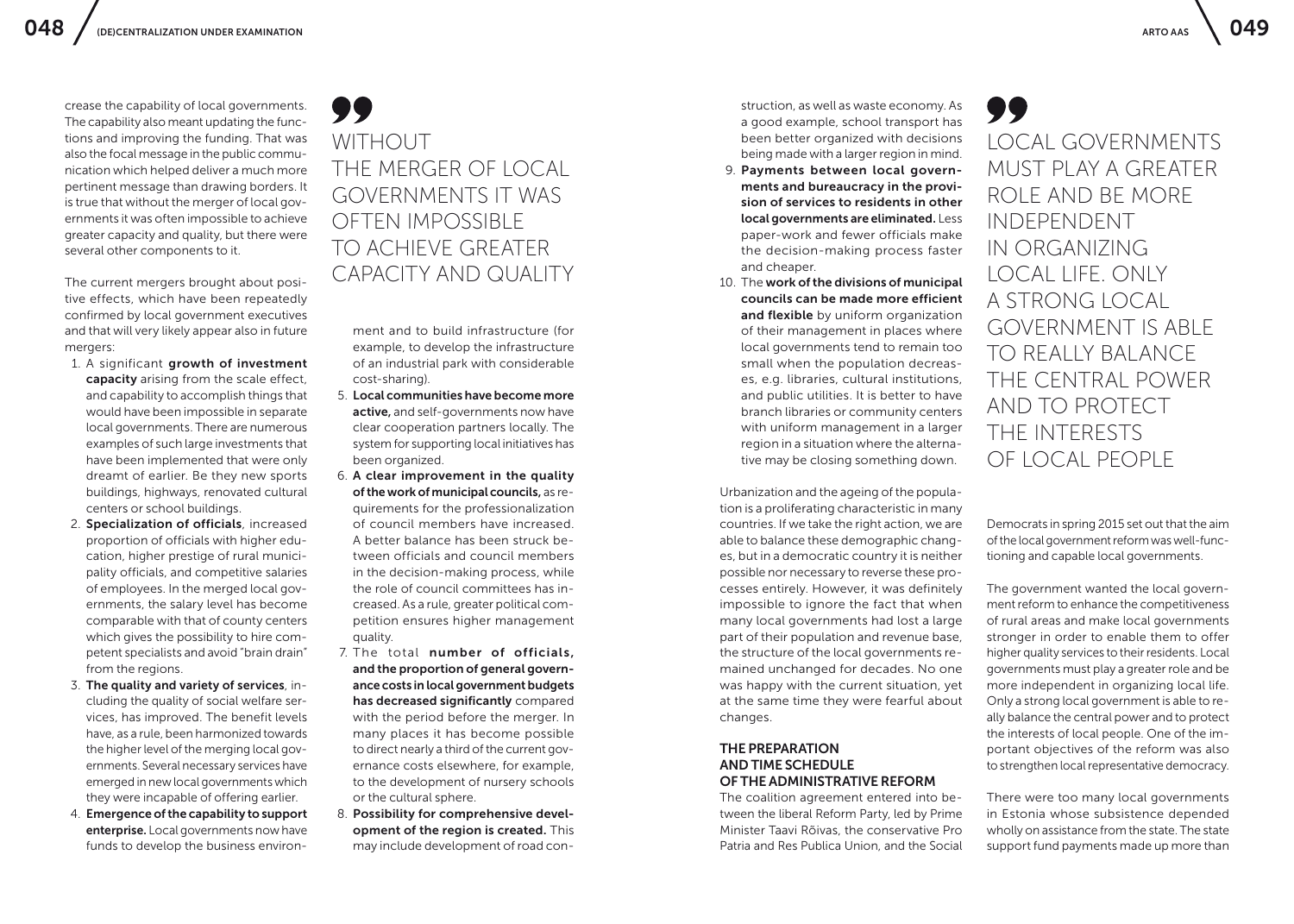one-third of the budget revenue in these rural municipalities. There were local governments who had received no investments from European Union funds over eleven years. They lacked the actual capacity to write project applications, not to mention the possibility to ensure the necessary self-financing. Their budget and the smallness of their service area did not allow for hiring specialists with the required professional education – be it a financial analyst or a child protection official. As the municipalities were very small, there were neither enough political parties, nor independent local politicians represented. The non-existent competition in local elections was described as a democratic freeze. In such a situation, the principle of local autonomy is merely an illusion, and not reality. All this had to change.

The expert body preparing the reform wrote down the core capabilities of a future local government, and the main functions that every city and rural municipality had to be able to perform. These included competence in law, financial management, development work, planning, construction, and the environmental sphere.

Likewise, a local government must be able to independently organize education and youth work, the social field and the utilities. It is clear that the performance of these functions in a modern and high-quality manner requires competent specialists and a sufficiently large customer and revenue base.

In preparation for the reform, it was possible to consider many different alternatives. Local government reforms have been carried out in many neighboring countries and the studies and analyses conducted in the designing of previous reforms were easily accessible. It was also clear that it was impossible to copy exactly one-to-one the reforms of any other country or age, because the historical, cultural, and political situation is always unique.

Nevertheless, the expert committee that assisted the Minister of Public Administration reviewed three or four different alternatives on how to assess the capability of a local government and how to carry out mergers. Finally, it was decided that – similarly to several other countries – the number of residents would be taken as the basis for merging local governments. The revenue base, the capacity to offer services, and the investment capability of a local government are contingent on the number of residents. Therefore, the following principles were agreed on in the Administrative Reform Act:

- the minimum size of a local government is 5,000 residents;
- the recommended size of a local government is 11,000 residents;
- the government may grant exceptions to islands (four) and rural municipalities with a very large territory.

TO ENCOURAGE THE ESTABLISHMENT OF LARGER UNITS, IT WAS PROPOSED THAT LOCAL GOVERNMENTS WITH MORE THAN 11,000 RESIDENTS WOULD RECEIVE AN ADDITIONAL MONETARY BONUS

Of course, the requirement of the minimum size of local governments created the biggest debate. Many local government executives considered it too large, while several political powers considered it too small. It was definitely not reasonable to lower the bar any further, because then the whole reform would have become pointless.

To encourage the establishment of larger units, it was proposed that local governments with more than 11,000 residents would receive an additional monetary bonus. Experience showed that for many local governments the sizeable merger bonus was a fairly strong argument for a more ambitious merger.

The drafting of the Administrative Reform Act, and the political debates that ensued began in spring 2015. The parliament (Riigikogu) adopted the Act on the reform in June 2016. A conscious choice was made in the Act to the effect that, at first, local governments would have the possibility to find suitable merger partners for themselves, and the government would intervene only in the second phase. In the implementation of the reform, several important stages can be marked out:

- I The drafting of the Act and its adoption in parliament (June 2016)
- II The phase of voluntary merger of local governments (until December 31, 2016)
- III Forced merger of local governments that failed to meet the criteria (January 2017–July 2017)
- IV Election of new municipal councils (October 2017)

After the Act had been adopted in parliament, local governments had only half a year to find suitable partners for themselves, enter into a merger agreement, and agree on the name and center of the new local government. This may seem to be an extremely short period, which was made all the more so as a request to declare the Act adopted in the parliament

99 AFTER THE ACT HAD BEEN ADOPTED IN PARLIAMENT, LOCAL GOVERNMENTS HAD ONLY HALF A YEAR TO FIND SUITABLE PARTNERS FOR THEMSELVES, ENTER INTO A MERGER AGREEMENT, AND AGREE ON THE NAME AND CENTER OF THE NEW LOCAL GOVERNMENT

to be in conflict with the Constitution was submitted to the Supreme Court immediately, and the final response did not arrive before December 2016.

Unfortunately, the time schedule for carrying out the reform did not allow for greater flexibility because certain principles and the election terms are fixed in the Constitution of the Republic of Estonia. However, nobody wished to amend the Constitution. Moreover, debates on mergers had been going on for a good many years, and the majority of local government executives knew very precisely with whom to hold merger negotiations. Many local government executives had started negotiations already before the Act was approved in parliament.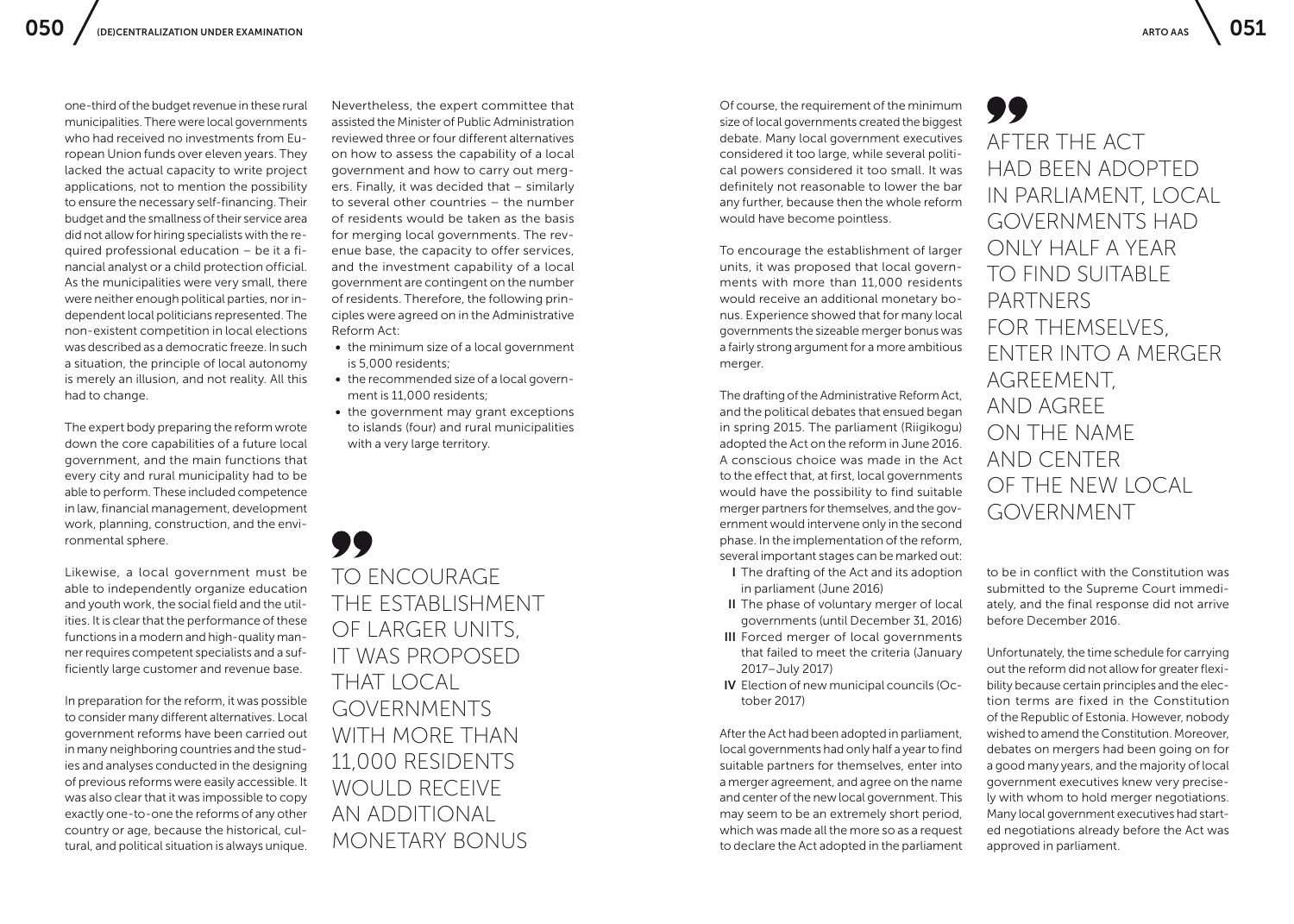The later experience eloquently showed that everything hinged on political will. The majority of the local governments were able to meet the deadlines without prob lems. Yet, there were still those who, for personal or political reasons, never started the mergers.

The government used several other incen tives to motivate voluntary mergers:

- 1) a merger bonus for voluntarily merged local governments (total expenditure ca. EUR 65 million);
- 2) a lump-sum compensation to the extent of up to one year's salary to local gov ernment executives who leave office, if they do not continue in the same post in the new local government;
- 3) merger experts funded by the govern ment and documentation to assist local governments.

Of course, such incentives created a certain amount of discontent among the media and the opponents. The lump-sum com pensations paid to local government exec utives faced the greatest wave of criticism. According to the most vocal critics, it was all too expensive and unnecessary 2. Yet, every reform comes at a price. The experience of other countries also showed that grant ing lump-sum compensations to local gov ernment executives released many tensions and obstacles 3. After all, in the final analysis, these are the people who have to carry out the merger successfully on the spot.

The carrying out of the administrative reform concerned nearly all Estonian local govern ments and a large part of the population. Before, 80% of the old local governments did<br>
<u>2</u> See [https://www.saartehaal.ee/2017/01/14/lahku-](https://www.saartehaal.ee/2017/01/14/lahkumishuvitis-tekitab-eriarvamusi/)

BEFORE, 80% OF THE OLD LOCAL GOVERNMENTS DID NOT MEET THE CRITERION OF 5,000 RESIDENTS. THE LATER RESULTS SHOWED THAT THE MAJORITY OF LOCAL GOVERNMENTS MERGED VOLUNTARILY

not meet the criterion of 5,000 residents. The later results showed that the majority of local governments merged voluntarily. Some local governments were granted exceptions under law, and there were a few dozen local gov ernments that the government had to merge by force with some of their neighboring local governments 4. There were also some local protests by inhabitants, but surprisingly not on a state level. None of these protests had any remarkable influence on the deci sion-making process. The relatively wealthy and densely populated capital region was the least affected by the administrative re form, but capability was never an issue with them in the first place.

Out of the 213 local governments, 79 re mained in place after the reform (15 cities and 64 rural municipalities). The median<br>  $\frac{1}{4}$  For details see [https://haldusreform.fin.ee/vv-alga-](https://haldusreform.fin.ee/vv-algatatud-uhinemised/)

## OUT OF THE 213 LOCAL GOVERNMENTS, 79 REMAINED IN PLACE AFTER THE REFORM (15 CITIES AND 64 RURAL MUNICIPALITIES)

number of residents in local governments grew four times (from 1,887 to 7,865), where as the average size of local governments grew three times to 512 square kilometers. The size and capability of local governments were clearly harmonized. In a later phase of the reform, the state also transferred ad ditional functions together with an increasing funding to local governments, and therefore it may clearly be said that the role and finan cial situation of local governments improved significantly.

After the reform, 96.2% of the Estonian people lived in local governments that met the criteria of the administrative reform. In the European context, starting from 2017, Estonia belongs among *the average* in terms of the number of residents of local govern ments, ranking next to the Nordic countries 5.

Certainly, no reform is ever ideal, and the de bates will go on for a long time. Yet, another local government reform will likely follow at some time in the future and it might go in an entirely different direction. However, a great majority of the Estonian local gov -

<sup>5</sup> Rahandusministeerium (2018) *Administrative-Terri torial Reform,* p. 159. Available [online]: [https://www.](https://www.rahandusministeerium.ee/en/objectivesactivities/local-governments-and-administrative-territorial-reform/administrative) [rahandusministeerium.ee/en/objectivesactivities/lo](https://www.rahandusministeerium.ee/en/objectivesactivities/local-governments-and-administrative-territorial-reform/administrative) [cal-governments-and-administrative-territorial-re](https://www.rahandusministeerium.ee/en/objectivesactivities/local-governments-and-administrative-territorial-reform/administrative) [form/administrative](https://www.rahandusministeerium.ee/en/objectivesactivities/local-governments-and-administrative-territorial-reform/administrative)



[mishuvitis-tekitab-eriarvamusi/](https://www.saartehaal.ee/2017/01/14/lahkumishuvitis-tekitab-eriarvamusi/) [in Estonian]

<sup>&</sup>lt;sup>3</sup> For example, Finland had used a similar lump-sum compensation system. It reduces the risk of losing the living standard for local government executives. One year is a long time to find a new suitable job.

[tatud-uhinemised/](https://haldusreform.fin.ee/vv-algatatud-uhinemised/) [in Estonian]